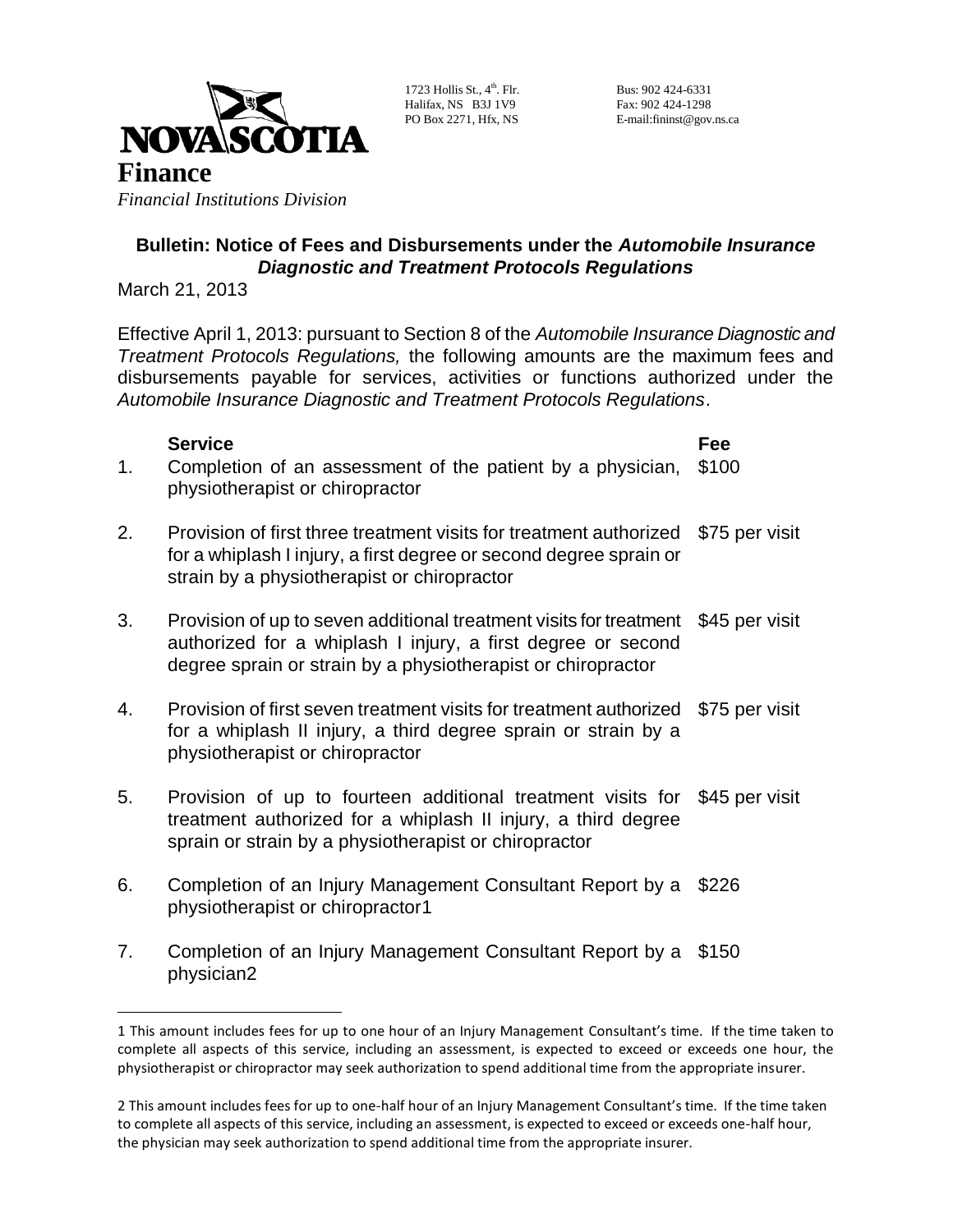| 8.  | Completion of a Treatment Plan by a physiotherapist or \$50<br>chiropractor |       |
|-----|-----------------------------------------------------------------------------|-------|
| 9.  | Completion of a Treatment Plan by a physician                               | \$125 |
| 10. | Completion of a Progress report3 by a physiotherapist or<br>chiropractor    | \$40  |
| 11. | Completion of a Progress Report4 by a physician                             | \$125 |
| 12. | Completion of a Concluding Report by a physiotherapist or<br>chiropractor   | \$40  |
| 13. | Completion of a Concluding Report by a physician                            | \$125 |
| 14. | Completion of a Referral Form by a physiotherapist or<br>chiropractor       | \$50  |
| 15. | Completion of a Referral Form by a physician                                | \$125 |

Important Notices:

 $\overline{a}$ 

- 1. The treatment visits under the *Automobile Insurance Diagnostic and Treatment Protocols Regulations* are intended to be free of any financial barriers that might limit patients seeking early, appropriate treatment for their injuries. "Extra" (or balance) billing practices pose a financial barrier as well as stress to a patient, therefore practitioners may not extra-bill. This prohibition is derived from section 8(1) of the *Automobile Insurance Diagnostic and Treatment Protocols Regulations*.
- 2. Further limits on fees that may be charged under the *Automobile Insurance Diagnostic and Treatment Protocols Regulations* relating to necessary supplies and services, diagnostic imaging services and providing copies of health records are currently under consideration and may be established at a later point in time.

*All descriptions of services, activities and functions in this Bulletin are premised on the rules, criteria and descriptions which currently exist under the Automobile Insurance Diagnostic and Treatment Protocol Regulations under the Insurance Act (Nova Scotia), which are subject to amendment from time to time.*

*This document explains the maximum fees and disbursements payable for services, activities and functions provided under the Regulations, but all legal rights and obligations under the Regulations (other than the amount payable which are authorized to be set out in this Bulletin under the Regulations) are described in the Regulations, and the final determination of whether a service, activity or function is authorized is determined by the Regulations.*

<sup>3</sup> A Progress Report should only be prepared at the request of an insurer. Progress reports that are prepared in the absence of such a request are not required to be reimbursed.

<sup>4</sup> A Progress Report should only be prepared at the request of an insurer. Progress reports that are prepared in the absence of such a request are not required to be reimbursed.